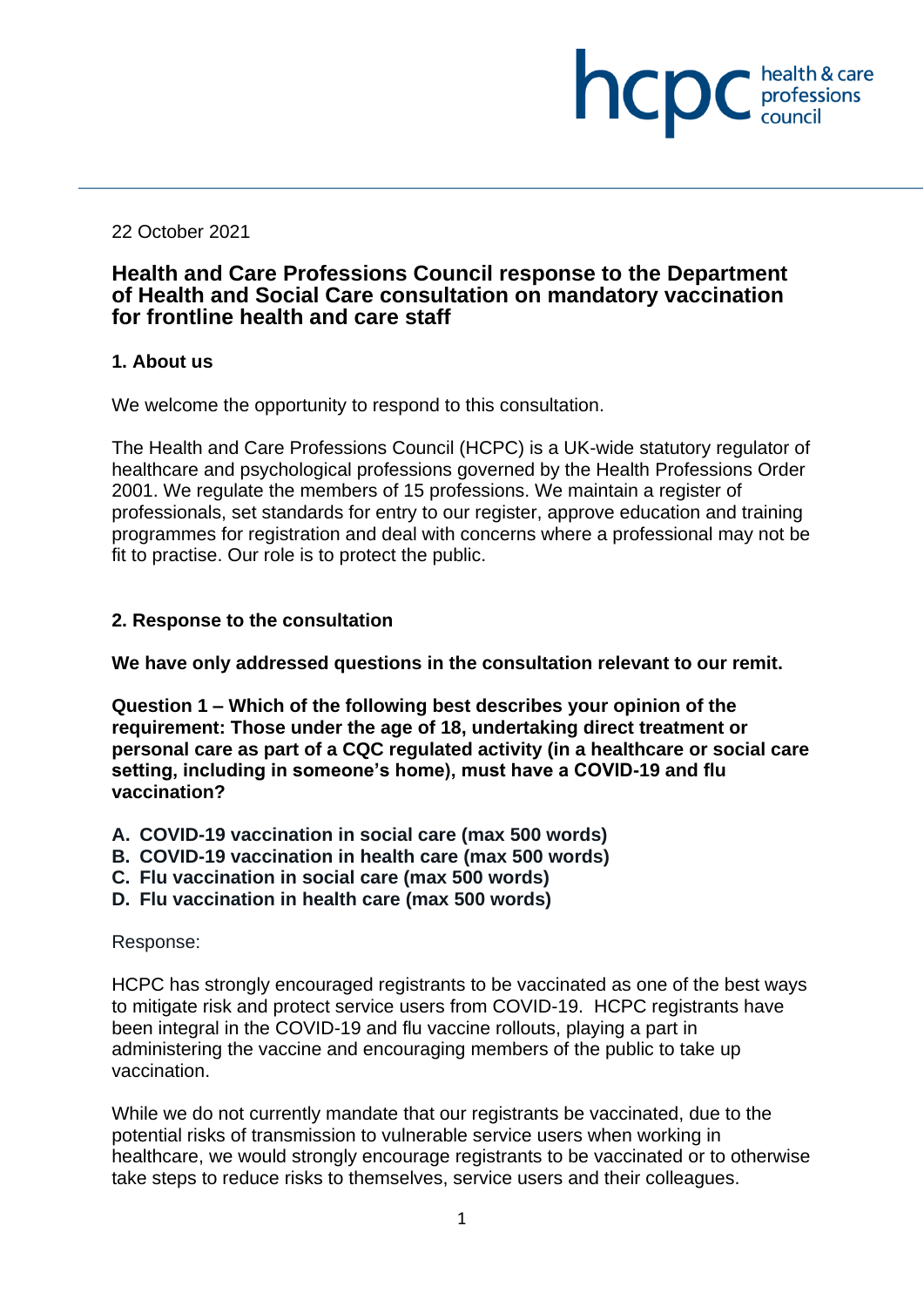As set out in the consultation document, as of August 2021 the vaccination uptake of the COVID-19 vaccine is around 91%. In health care (as of August 2021) the percentage of NHS Trust staff who have received at least 1 dose (overall) is around 92% nationally, with 88% of staff having received both doses.

The figures for uptake of the flu vaccine show more variation. Some NHS Trusts reported up to 100% uptake from some staff in the 2020 – 2021 season, with other Trusts reporting figures closer to 53%.

Figures therefore show that the majority of health and social care staff use the vaccinations offered. The introduction of mandatory vaccinations for staff may not increase this rate. Where groups are not receiving either vaccine, we would support targeted efforts providing tailored information on the concerns of these groups where uptake is lower and removing any local barriers to accessing the vaccine.

We recognise that efforts to increase vaccine uptake through proposed mandatory vaccination is part of a larger desire to protect the workforce, service users and standards. We understand the particular concern to ensure vaccination against COVID-19. It would be helpful to have more information about the reasons for the move to mandatory vaccinations against flu.

There is a risk that mandatory vaccination could cause issues related to the quality of care. For example, services could become even more overstretched if unvaccinated staff become unable to work and this could place strain on vaccinated colleagues. We would flag concerns in relation to the percentage of the workforce who remain unvaccinated and how their skills and clinical knowledge would be utilised.

As part of our role as a regulator, we set professional standards expected of our registrants in order to protect the public. Standard 6 of our standards of [conduct,](https://www.hcpc-uk.org/standards/standards-of-conduct-performance-and-ethics/)  [performance and ethics](https://www.hcpc-uk.org/standards/standards-of-conduct-performance-and-ethics/) state:

6.1 You must take all reasonable steps to reduce the risk of harm to service users, carers and colleagues as far as possible.

6.2 You must not do anything, or allow someone else to do anything, which could put the health or safety of a service user, carer or colleague at unacceptable risk.

We have set out clear guidance of our expectations of registrants to [manage risk](https://www.hcpc-uk.org/covid-19/advice/applying-our-standards/managing-risk/) in their interactions with colleagues, carers, and service users.

We have also set out quidance on the HCPC website about [vaccinations](https://www.hcpc-uk.org/covid-19/vaccinations-what-you-need-to-know/) more generally, stating that HCPC is supportive of vaccination campaigns and other public health initiatives. However, HCPC does not set vaccination requirements for registrants, which depend on the specific context registrants are working in and the service users they support. Thus, this is normally determined by local policies set by employers. Enforcement of a mandatory vaccine we would see as primarily an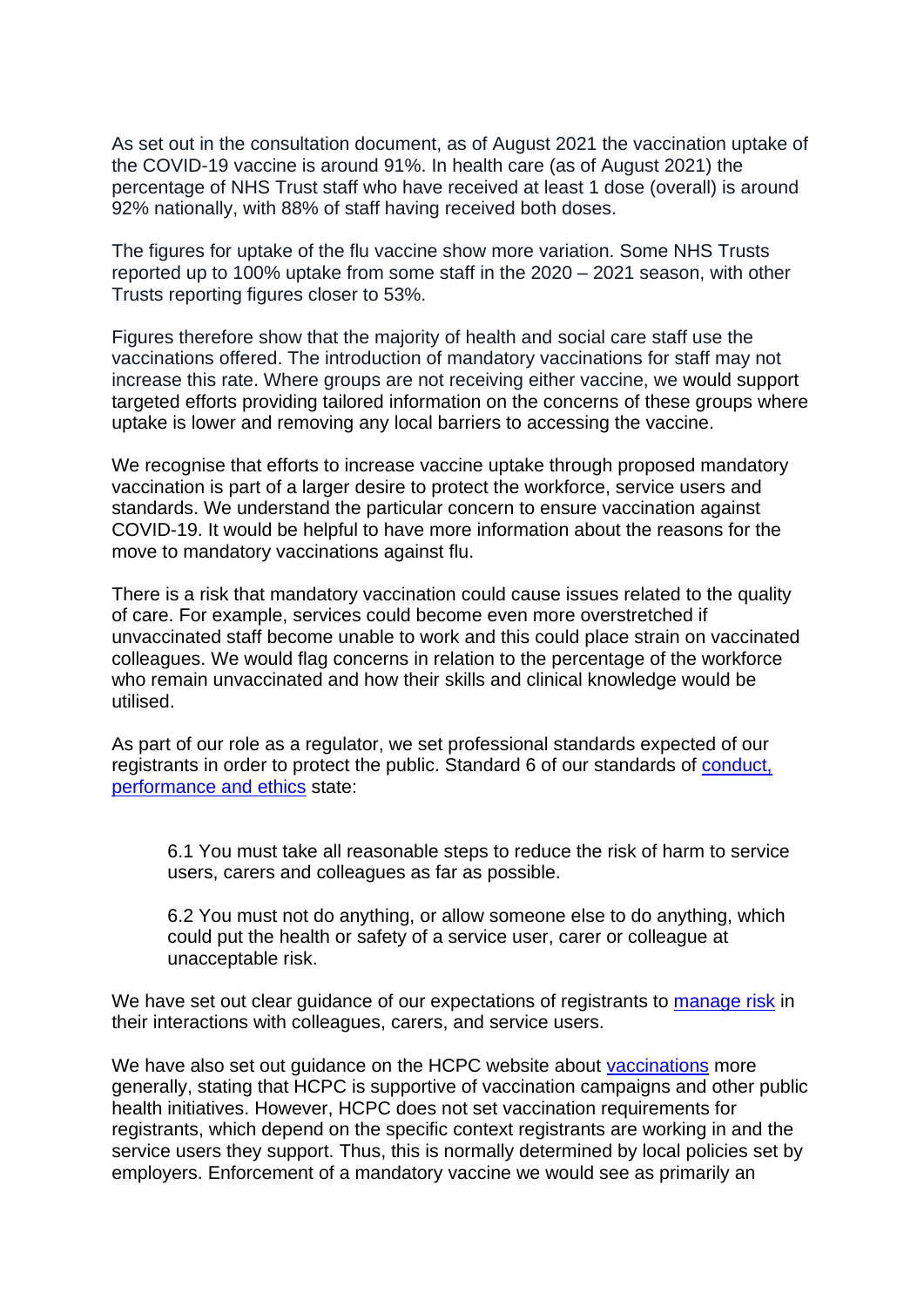employment issue rather than a regulatory question; it is something we would expect to be overseen and managed by employers.

**Question 2 - Do you agree or disagree that exemption from COVID-19 vaccination and flu vaccination should only be based on medical grounds? & Question 3 - On what other basis, if any, should a person be exempt from COVID-19 vaccination requirements? (maximum 500 words) & Question 4 - On what other basis, if any, should a person be exempt from Flu vaccination requirements? (maximum 500 words)**

#### Response:

Whilst HCPC does not mandate that registrants be vaccinated, the potential risks of transmission to vulnerable service users when working in healthcare mean we would strongly encourage registrants to be vaccinated, where a vaccine has been approved and is available, unless there are good reasons why vaccination is not appropriate in a registrant's individual circumstances.

We recognise that registrants may be unable to receive certain vaccines, due to underlying health conditions. If that is the case, we would expect the registrant to put in place other appropriate measures to manage the risk posed to them, colleagues and service users.

If registrants have good reason not to be vaccinated, they need to be confident that measures are in place in their workplace to manage any risk of transmission that their health may pose to service users and need to take appropriate steps themselves to reduce risks and prioritise safety.

**Question 5 - Are there particular groups of people, such as those with protected characteristics, who would particularly benefit from COVID-19 vaccination and flu vaccination being a condition of deployment in healthcare and social care?** & **Question 6 - Which particular groups might be positively impacted and why? (maximum 500 words)**

#### Response:

HCPC recognises that the pandemic has not affected every person equally and has [supported research](https://www.hcpc-uk.org/news-and-events/news/2020/hcpc-supports-research-on-ethnicity-and-covid-19/) to help understand why people from certain ethnic minorities are more likely to have severe COVID-19.

We recognise that some vulnerable service users are likely to include those with protected characteristics (for example, disabled people or people who are older) who may experience more serious outcomes from contracting COVID-19. For example, the Office of National Statistics (ONS) found that between 24 January – 20 November 2020 in England the risk of death involving COVID-19 was 3.1 times